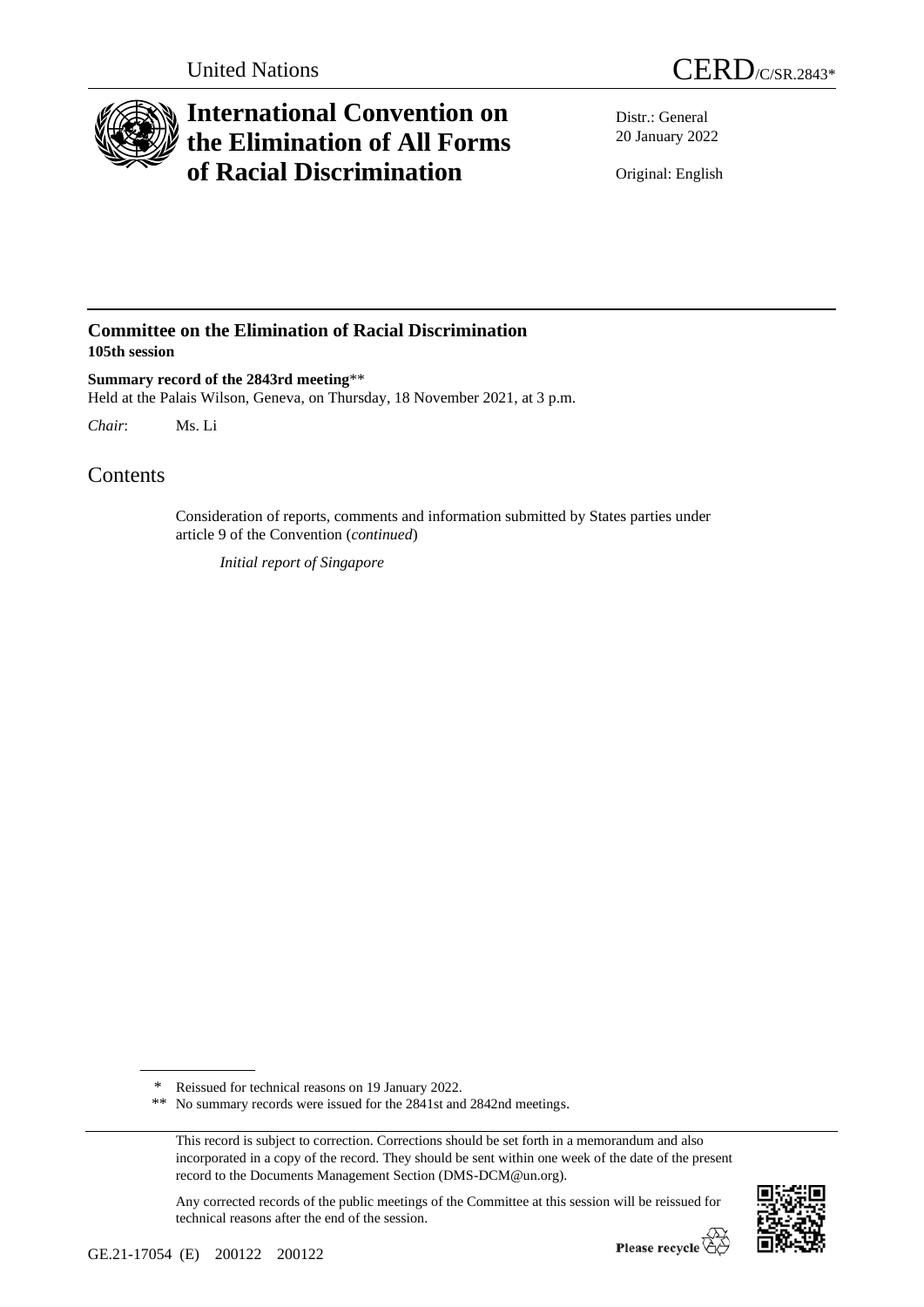*The meeting was called to order at 3 p.m.*

#### **Consideration of reports, comments and information submitted by States parties under article 9 of the Convention** (*continued*)

*Initial report of Singapore* [\(CERD/C/SGP/1;](http://undocs.org/en/CERD/C/SGP/1) [CERD/C/SGP/Q/1\)](http://undocs.org/en/CERD/C/SGP/Q/1)

1. *At the invitation of the Chair, the delegation of Singapore joined the meeting*.

2. **Mr. Mohamad Maliki Bin Osman** (Singapore) said that Singapore was a small, densely populated city state with a diverse society comprising persons of Malay, Chinese, Indian, and Eurasian origin and individuals from many other ethnic groups. As Singapore had no natural resources and its only resource was its people, its survival as a nation depended on its ability to forge a common national identity while maintaining racial harmony and peaceful coexistence. It had celebrated its diversity and worked towards unity with racial equality being a cornerstone of its laws and policies since its independence. Singapore was committed to achieving better outcomes for its people in a manner that reflected its unique context culture, and history, and the Government was committed to the principles of multiracialism and meritocracy. Multiracialism recognized the uniqueness and diversity of the country's society. The basic approach to achieve racial harmony was not to create a monolithic society. Instead, multiracialism entailed being sensitive to the individual needs of each ethnic community, and Singapore made a deliberate effort to preserve their heritage and identity. At the same time, Singapore also sought to expand common spaces among communities and strengthen the shared sense of belonging. In adhering to the principle of meritocracy, the Government ensured that all citizens had opportunities regardless of colour, creed or culture. All Singaporeans could progress and be rewarded on the basis of individual merit, irrespective of their race, language, religion or socioeconomic background.

3. Racial harmony in Singapore was a continual work in progress. Since the submission of its report in 2018, Singapore had taken further steps to strengthen race relations. Singapore looked forward to hearing the Committee's recommendations on how Singapore could take its work forward. Singapore now enjoyed racial and religious harmony, as demonstrated by the results of the 2019 Gallup World Poll, which had found that 95 per cent of respondents in Singapore said that the country was a "good place to live" for racial and ethnic minorities. However, the bonds of trust that bound the different communities together could not be taken for granted. The colonial administration had accentuated differences and separation through policies that had included the marking out of distinct housing zones for Chinese, Malay, Indian and European communities. When Singapore had become independent in 1965, it had faced the challenge of uniting disparate racial and religious communities into one nation and had experienced racial tensions in its early years. Instead of making the politically expedient choice of appealing to their respective communities, the country's founding fathers had championed a Singaporean Singapore, where all stood as equals in a just and fair society for all races. In order to continue strengthening social cohesion, the Government had established legal safeguards to protect racial and religious harmony, developed policies that fostered social integration and protected the interests of minorities and implemented programmes that inculcated mutual understanding and respect within the community.

4. The Constitution provided that all persons were equal before the law and entitled to equal protection under the law. The Government's responsibility to care for the interests of racial minorities was enshrined in the Constitution, which also recognized the special position of Malays as the indigenous people of Singapore. The rights of minorities were protected by the Presidential Council for Minority Rights, which served as an independent safeguard against the enactment of racially discriminatory laws. The Presidential Council scrutinized bills passed in the Parliament and subsidiary legislation to consider whether they would engender any unequal disadvantage for persons of any racial or religious community. There was a strong legal framework to deter any individual or group from attempting to cause racial conflict, including laws prohibiting the incitement of racial and religious hatred, as well as racially-aggravated acts of violence. Furthermore, institutional safeguards had been established to ensure the multiracial composition of the Parliament. In 2016, the Presidential Elections Act had been amended to safeguard representation of minority racial groups in the office of the President of Singapore. When a member from a racial community had not occupied the President's office after five continuous terms, the next Presidential election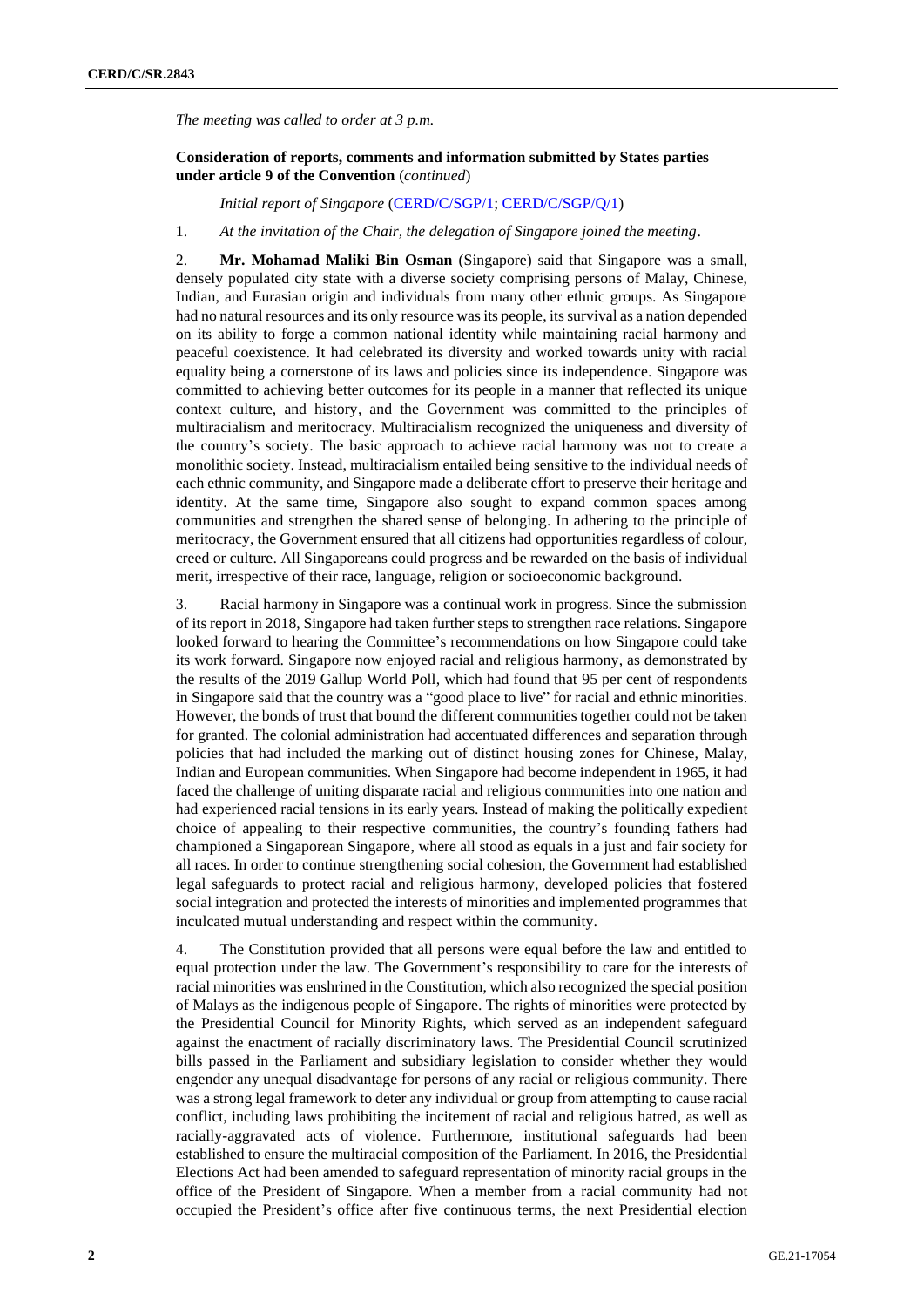would be reserved for a candidate from that racial community. The current President, Halimah Yacob, was the country's first female President from the Malay community.

5. Government policies were designed to protect the interests of ethnic minorities and to foster harmonious relations by maximising the common space for all Singaporeans. The Government had made significant investments in the key social pillars of housing, health care and education to meet the basic needs of all Singaporeans with more resources being allocated to those from lower income brackets. For instance, the Ethnic Integration Policy ensured that public housing, where about 80 per cent of the resident population lived, was occupied by a balanced mix of residents from different ethnic groups, thereby helping to prevent the formation of ethnic enclaves. The policy provided opportunities for Singaporeans of different races to interact and build bonds in community facilities and in common spaces within housing estates.

6. In the area of education, national schools where almost all Singaporean students were enrolled and all Singapore residents had access to, promoted social mixing and engendered a sense of shared identity from an early age. All students sang the national anthem, which was in Malay, the national language of Singapore. They also said the same pledge, studied a common curriculum, wore the same uniform, and learned English, which was the official working language of Singapore, so that they could interact with and learn from each other. Singapore had allocated significantly more resources to children from lower income households to help them do better in their studies and improve their social mobility. While commonalities were emphasized in schools, students also learned to appreciate each other's differences. The country's bilingual education policy allowed students to study their mother tongue or ethnic languages so that they could preserve their cultural heritage, values, and distinctiveness. Students learned about and celebrated cultural diversity so that they could deepen their understanding and appreciation of Singapore as a multiracial and multicultural nation.

7. In the area of employment, the Government was part of Tripartite Alliance for Fair and Progressive Employment Practices, along with employer representatives and union leaders. All reports of discriminatory acts that contravened the Tripartite Guidelines on Fair Employment Practices were thoroughly looked into and, if evidence was established, would be referred to the Ministry of Manpower for further investigation and actions to be taken against the employers concerned.

8. Alongside the Government, the community also had to play a role to achieve racial harmony and eliminate discrimination. Singapore was highly connected to the rest of the world and was therefore not immune to international developments that could undermine social cohesion, including religious extremism and radicalization. Although it took a strong stand against any person who supported, promoted or undertook violence, the Government made it clear that its fight was against extremism and violence not against any particular race, ethnicity or religion. The Government recognized that it was very easy to create distrust among communities and thus consistently worked to foster and strengthen relationships among the different communities.

9. Therefore, the Government had established mechanisms for obtaining public feedback on laws and policies. It also partnered communities to design and run programmes that encouraged communities to engage each other to build mutual respect and understanding. At the national level, the Government worked with religious and community leaders on issues of social cohesion through the National Steering Committee on Racial and Religious Harmony. Every electoral constituency had an Inter-Racial and Religious Confidence Circle that brought leaders from different ethnic and religious communities together to organize common activities for Singaporeans of all backgrounds.

10. The Government also worked with, and provided funding for, different ethnic communities through community organizations called Self-Help Groups, which helped to provide culturally appropriate, community-based assistance that complemented national schemes. The Self-Help Groups were also funded by voluntary contributions from the respective ethnic communities and grants from the Government. They also promoted social mixing across different ethnic groups through various initiatives. In 2016, the Government launched the SGSecure movement, which aimed to prepare the public in the event of a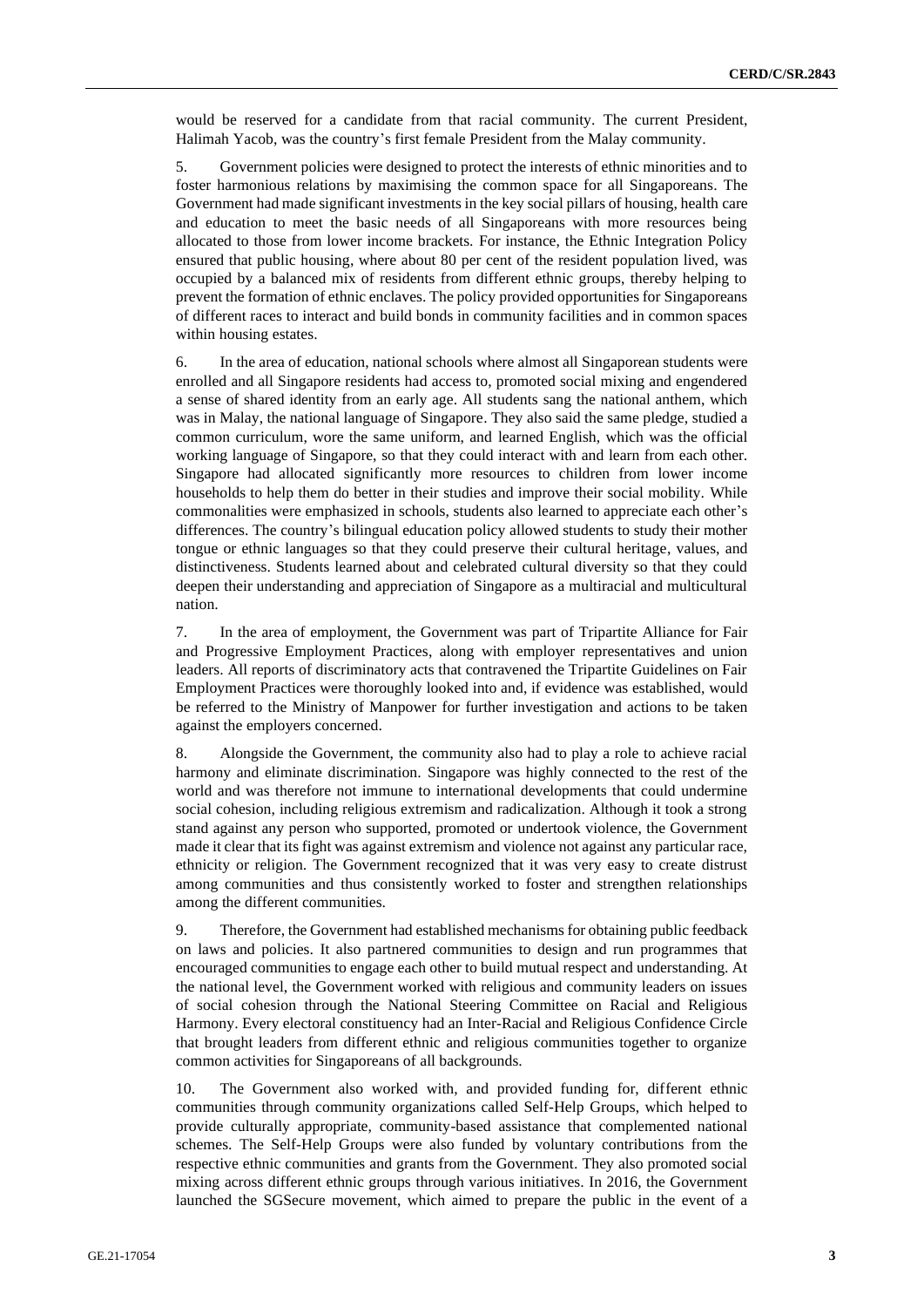terrorist attack, with one area of focus to ensure that a terrorist attack or even the threat of terrorism does not inflame interracial or religious tensions. The Government worked with community and religious leaders to prevent misinformation, doubt and hostility and to ensure that Singaporean society remained united and resilient in times of crisis.

11. Racial harmony in Singapore was the result of continuous and deliberate effort by the Government and citizens. A recent Pew Research Centre report had found that Singapore was one of the least divided societies surveyed, although it was ethically and racially diverse. Fewer Singaporeans reported conflicts between people of different ethnic and racial backgrounds than nearly any other public surveyed. Although the policies put in place to strengthen social cohesion and deepen interracial trust and understanding had worked, the Government refused to be complacent and recognized that racial harmony was not a destination but a work in progress. It continually reviewed its policies to ensure that the evolving needs were met as circumstances shifted. It planned to enact a new maintenance of racial harmony act to consolidate all existing laws dealing with racial issues and provide for additional measures to encourage reconciliation when differences arose. In August 2021, the Prime Minister had announced that the Government, in consultation with tripartite partners, would enshrine the Tripartite Guidelines on Fair Employment Practices in law, which would expand the range of actions that the Tripartite Alliance for Fair and Progressive Employment Practices could take, to better tackle discrimination in the workplace and uphold workplace fairness. The Government would also continue to support community-driven dialogues which strengthened its racial harmony and created safe spaces for racial issues to be discussed in a robust and respectful manner.

12. Singapore was not exempt from the challenges of the coronavirus disease (COVID-19) pandemic, but adapted and rallied together to help those in need regardless of race or religion. The Government's efforts to build resilience in the population from COVID-19 were targeted not just at Singaporean nationals but also at all long-term residents of the country. In view of the high risk of transmission in communal settings such as dormitories, migrant workers staying in dormitories had been one of the earlier groups to be prioritized for vaccination. Currently, 98 per cent of dormitory residents were vaccinated. The Government was committed to care for its migrant workers just as it cared for Singaporeans. Apart from health-care needs, migrant workers residing in dormitories were also provided with wireless Internet access and SIM cards so they could keep in touch with their families and friends. The Government had also ensured that they continued to be paid their salaries and helped them to remit money home, if required.

13. Like many countries around the world, there had been reports of several racially motivated incidents with verbal and physical altercations. While it could be the result of the tense environment of restricted movements due to COVID-19, there was no excuse for racial discrimination. Those incidents had been condemned at the highest levels, including by the Prime Minister. Each incident had been investigated and appropriate action had been taken within the existing laws, which signalled the overriding importance of racial harmony to Singapore. The country's work to build a cohesive society was never finished as every generation needed to reaffirm its commitment to a more just and equal society regardless of race, language or religion. Therefore, the Government supported civil society organizations, especially youth organizations, that advocated for racial harmony. The COVID-19 pandemic had not stalled efforts as dialogues and conferences on the subject of race had shifted to online platforms, where participation levels had been high. Social harmony of the kind found in Singapore could be sustained only by conscientious effort and conscious choice. The Government remained committed to working with the community to safeguard and strengthen racial and religious harmony and eliminate racial discrimination.

14. **Mr. Bossuyt** (Country Rapporteur) said that Singapore was to be commended for having submitted its initial report less than one year after the Convention had entered into force for the State party. The Committee welcomed the demographic information included in the State party report but would be grateful for updated information on the different groups living in the country, including economic and social data disaggregated by sex, age and ethnic or national origin. It would also be interested in learning whether the Government would consider incorporating the provisions of the Convention into its domestic legal order to ensure that they were fully and consistently implemented.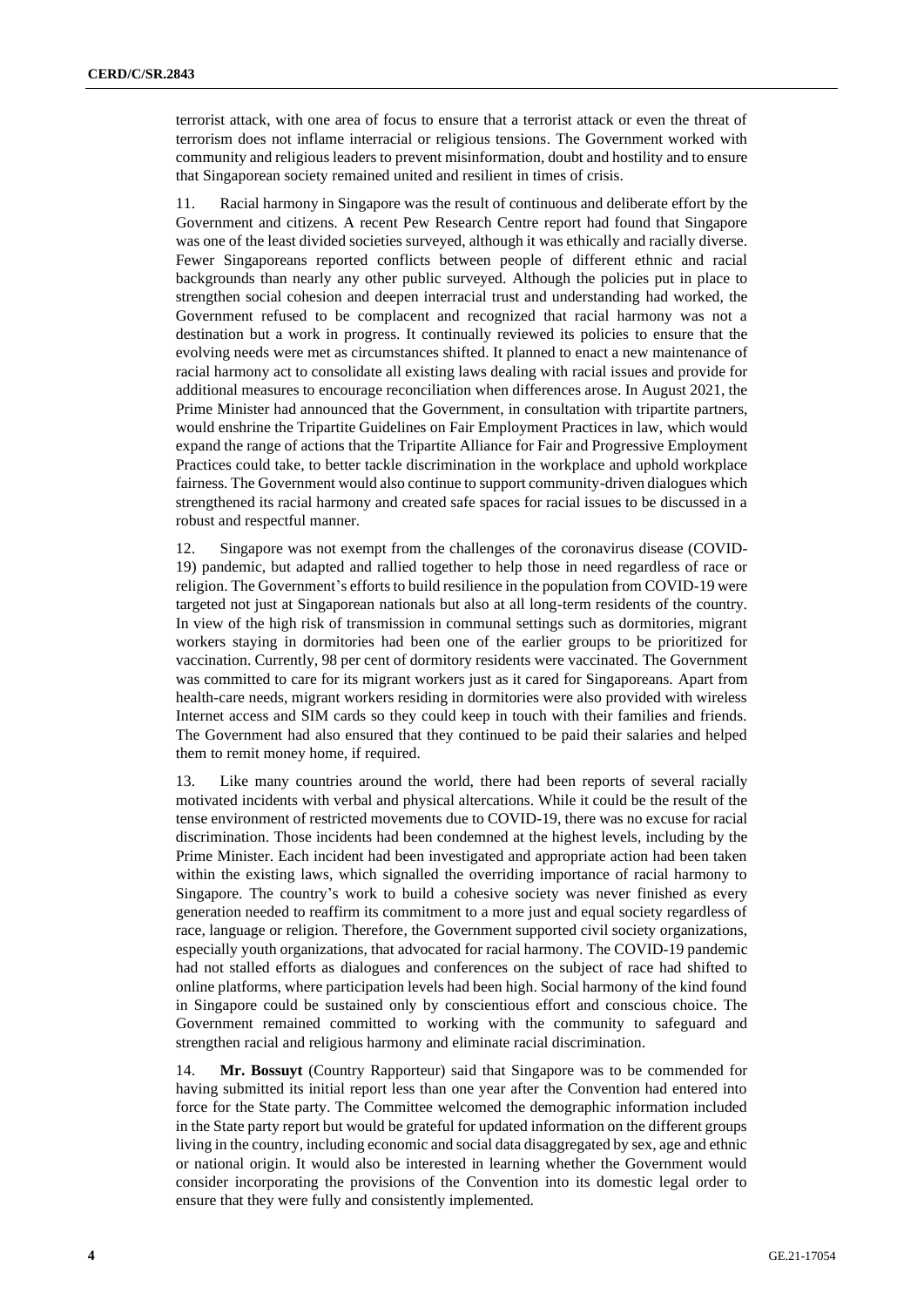15. Given that article 12 of the Constitution did not provide for protection against discrimination for all the reasons covered by the Convention, including colour and ethnic origin, the State party should consider developing specific anti-discrimination legislation in order to fill that legal gap. Noting that, on becoming a party to the Convention, Singapore had entered a reservation concerning its right to apply its policies on the admission and regulation of foreign work pass holders, he asked how that reservation was applied and whether the Government felt that it was necessary to retain it.

16. It would be useful to hear the delegation's views on whether the dual role of the Chief Justice as head of an independent judiciary and as Chairperson of the Presidential Council for Minority Rights represented a conflict of interest, as noted in 2010 by the Special Rapporteur on contemporary forms of racism, racial discrimination, xenophobia and related intolerance. He wondered whether the State party had made any plans to adopt a comprehensive strategy and national action plan to combat racism, racial discrimination, xenophobia and related intolerance and whether it envisaged establishing an independent human rights institution that would be fully compliant with the Paris Principles.

17. He would welcome information, including statistics broken down by the ethnic or national origin of the victims, on the cases of racial discrimination, racist hate speech and other racist hate crimes heard by the State party's courts or other relevant institutions. In that connection, he wished to know how many such cases had been investigated and how many of those investigations had led to prosecutions and convictions. It would also be helpful to know what compensation the victims had been awarded, who was eligible for legal aid and how many people had received such aid to help them file a complaint of racial discrimination.

18. The Committee had received an alternative report from a civil society organization and was troubled by the high rates of incarceration in the State party and by the State Party's ongoing reliance on corporal punishment alleged within the report, in particular the caning of convicted criminals. The Committee noted that the report highlighted (i) the imposition of the death penalty, mostly for drug offences; and (ii) that drug use was framed as a Malay problem. The Committee urged the State party to prohibit corporal punishment and place a moratorium on executions, and endorsed the call by a number of special rapporteurs for the State party to put a halt to the planned execution of a Malaysian national with disabilities who had been sentenced to death for a drug offence. Lastly, the Committee would appreciate receiving statistical data on policing practices.

19. **Mr. Kut** (Follow-up Coordinator), clarifying a procedural point, said that the State party should be aware that it would be asked to submit an interim report in which it informed the Committee of the steps it had taken in follow-up to a select number of the recommendations made by the Committee in its concluding observations on the State party's initial report. Those recommendations were likely to concern issues touched on by the Country Rapporteur.

20. **Mr. Yeung Sik Yuen** said that he was eager to hear how the innovative and pragmatic approach to problem-solving for which Singapore was known helped it to fulfil its human rights obligations.

21. **Ms. Tlakula** said that she wished to know how many bills and pieces of subsidiary legislation had been analysed by the Presidential Council for Minority Rights and whether action was taken in follow-up to the Council's recommendations. She would welcome data, broken down by racial or minority group, on the persons who had been executed in the State party or were on death row. In addition, she would welcome examples of the policies that the Government had put in place to provide support for more vulnerable individuals and groups.

22. **Ms. Shepherd** asked what measures were being taken to ensure that migrant workers could move freely from one employer to another and to put an end to the mandatory pregnancy and HIV testing that female migrant workers could be required to undergo.

23. **Mr. Payandeh** said that he would welcome a comment on the State party's understanding of meritocracy as it related to the principle of equality and non-discrimination. In particular, he wondered whether the State party's legal system was premised on the idea that equality meant treating people of all ethnic or minority groups in the same way or whether it reflected a more nuanced understanding of the principle that took account of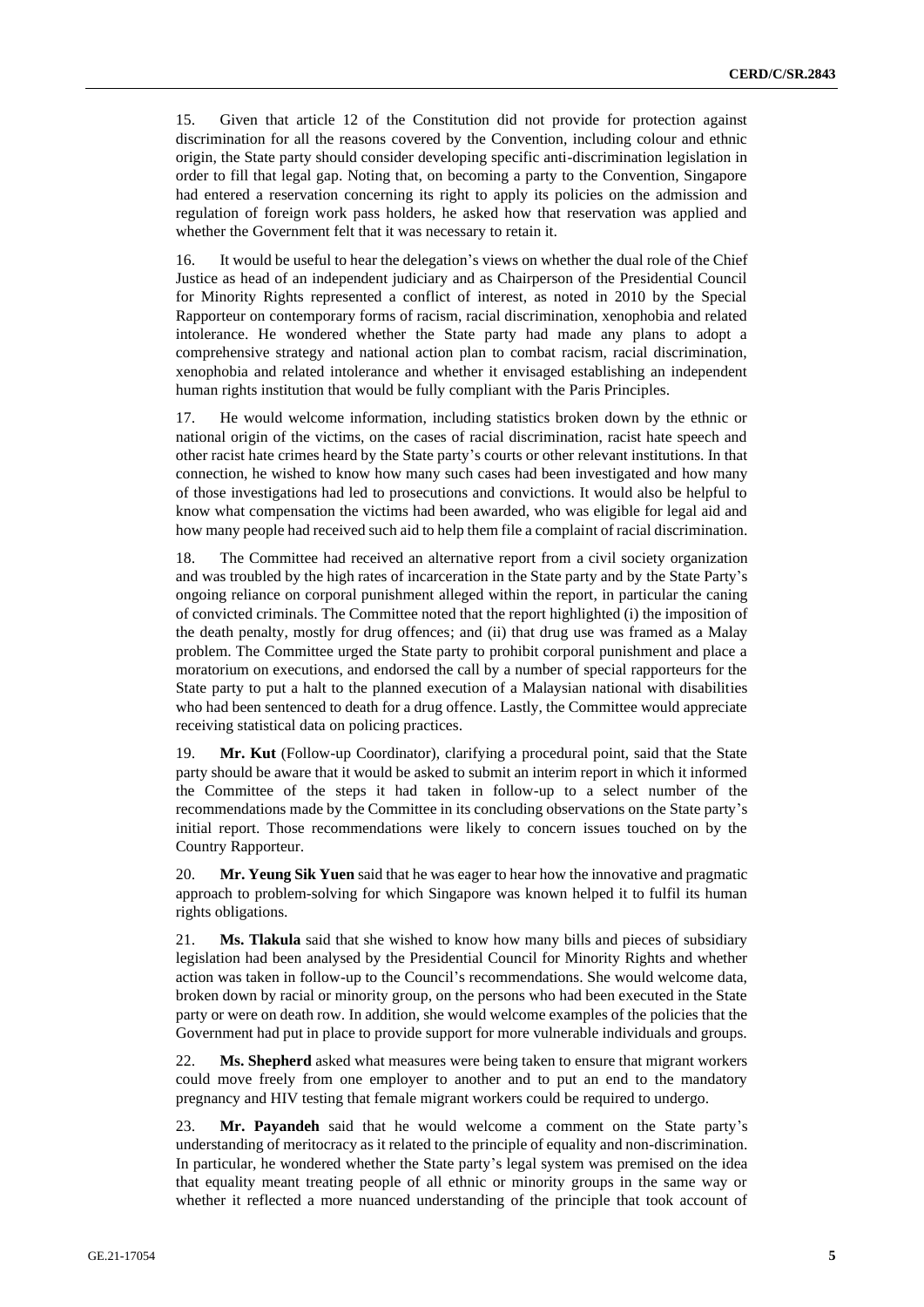differing socioeconomic circumstances. He would also like to know whether it was possible under Singaporean law to take special measures for the sole purpose of securing adequate advancement of certain racial or ethnic groups.

24. **Ms. Stravrinaki** said that she would like more information on how the concept of racial discrimination was understood in the State party and whether that understanding encompassed the idea of structural discrimination. In that connection, she wondered whether the State authorities were of the view that persons of Malay descent were especially likely to use drugs, and consequently such persons were more likely to be prosecuted for and convicted of drug-related offences.

25. **Mr. Diaby** said that he wished to know whether Singapore was ready to consider placing a moratorium on the death penalty with a view to abolishing it altogether. He also wondered whether a bill under which the Government would reportedly be able to label any media outlet a foreign agent had been made law. If so, were any safeguards in place to protect the rule of law? He would like to know what had become of Roy Ngerng, a popular blogger who had lost his job and been sued for defamation for criticizing the Government and its policies in a blog post and had been charged with disrupting the public order for participating in a protest. He would also appreciate more information on the extent to which civil society organizations, in particular those working on issues of racial discrimination, had participated in the preparation of the State party's initial report.

26. **Ms. Ali Al-Misnad** asked whether racial discrimination and issues facing minorities or immigrants were discussed openly in the State party, which, like many small, prosperous countries, was highly protective of its reputation as a model of economic development.

### *The meeting was suspended at 4.10 p.m. and resumed at 4.40 p.m.*

27. **Mr. Amir** said that the members of the delegation were to be commended for taking on the challenge of appearing before the Committee, which was evidence of their willingness to listen to and learn from Committee members.

28. **Mr. Mohamad Maliki Bin Osman** (Singapore) said that the elimination of racial discrimination was in the best interests of Singapore because of its unique circumstances as a young nation forged out of disparate groups. The Government would continue to take vigorous action to attain racial harmony by responding to changing circumstances such as demographic changes and the evolution of society. It was committed to achieving progress in a manner that reflected the country's unique context, culture, and history along the key pillars of meritocracy and multiracialism, which had guided its policies to ensure a fair and balanced approach to all communities regardless of race, language and religion. The country's approach to human rights was premised on two tenets: first, that human rights did not exist in a vacuum and must consider the country's specific circumstances, including its cultural, economic, and historical context; and second, that the rule of law was an essential precondition for promoting and protecting human rights. As Singapore was determined to remain multiracial in a fair and just society, the Government had invested in key areas including housing, health care and education to meet the people's needs and aspirations.

29. **Mr. Ong** (Singapore) said that the State's mutually reinforcing system of legislation, institutional oversight, community engagement and public education to protect human rights was a comprehensive strategy and constituted a national plan to combat racism, racial discrimination, xenophobia and intolerance. With regard to the development of specific legislation to combat racism, a question raised by Mr. Bossuyt, he wished to assure the Committee that many of the principles contained in the Convention had been incorporated in various pieces of Singaporean legislation, policies and initiatives prior to its ratification. That approach did not in any way signal less commitment to addressing the issue and also allowed for more targeted approaches towards discrimination in specific contexts and sectors. For instance, the principle of the equality of all persons before the law had been enshrined in article 12 of the Constitution. In addition, Singapore had a range of legislation including the Penal Code, the Maintenance of Religious Harmony Act and the Undesirable Publications Act, which sought to tackle hate crimes and hate speech. The electoral system ensured that the Parliament would always be multiracial in its composition, and 7 of the 20 current members of the cabinet ministers were from minority groups.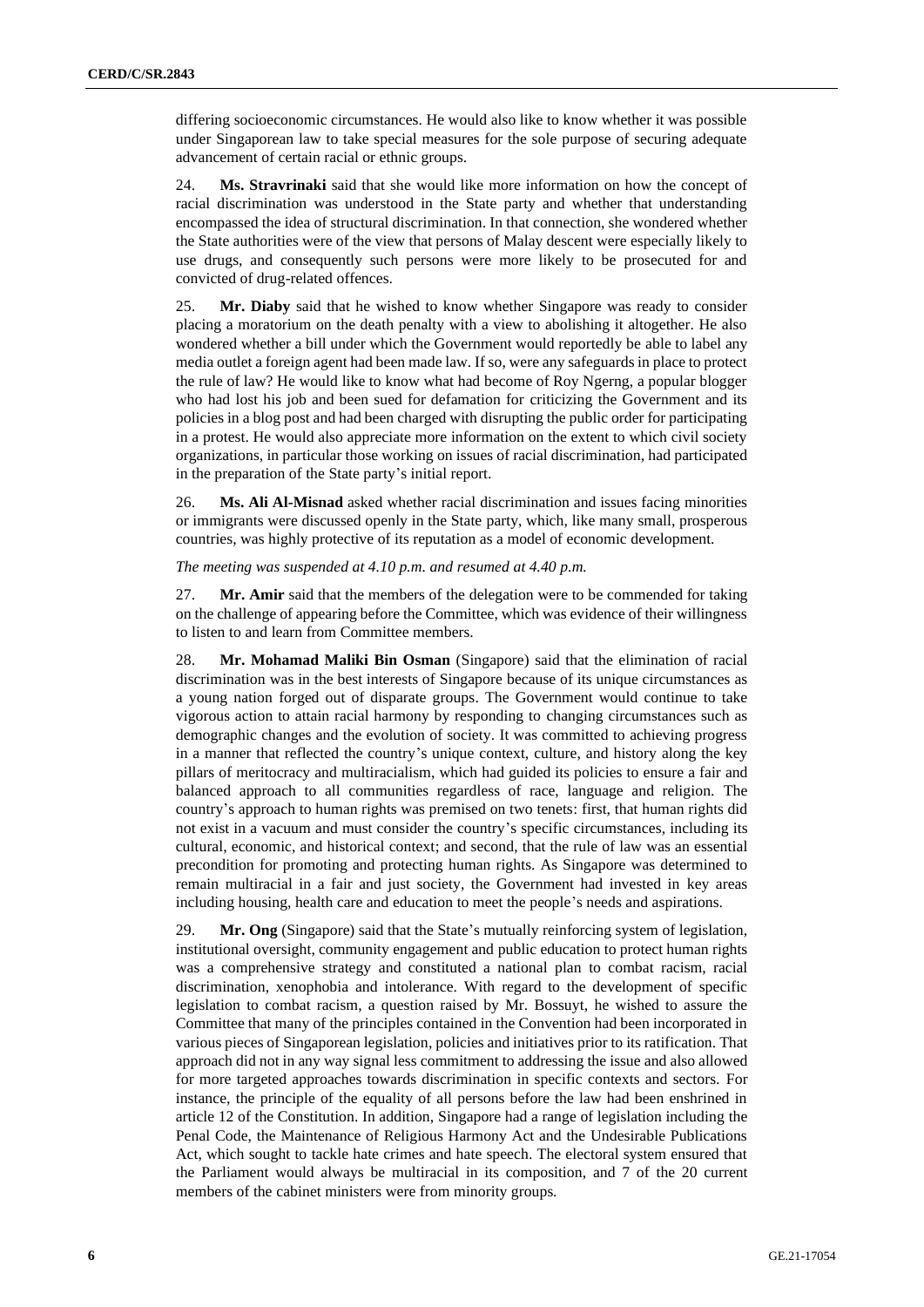30. As to the possible establishment of an independent national human rights institution, a question raised by Mr. Bossuyt, he said that Singapore had a strong system of institutional oversight. The Presidential Council for Minority Rights served as a safeguard against the enactment of laws of unequal disadvantage to persons of any racial or religious community, and the courts were vested with power to invalidate any law that breached the principle of equality enshrined in article 12 of the Constitution. The Inter-Ministry Committee on the International Convention on the Elimination of All Forms of Racial Discrimination (Inter-Ministry Committee on ICERD) was a national mechanism that monitored the implementation of the Convention, coordinated policies and proposed improvements to address racial discrimination.

31. The Government was aware that more than laws and policies were required to tackle racial discrimination. It was also essential to change social attitudes by working with stakeholders throughout society. The Government was determined to proactively build trust and understanding across different communities through partnership and engagement at the national and local levels. For example, the Inter-Ministry Committee on ICERD sought the views of the non-governmental sector, stakeholders, community and civil society organizations and the general public by organizing dialogues, forums and workshops on issues pertaining to racial discrimination and the Convention. It had also consulted various segments of the population, including religious and community leaders, academics, youths as well as civil society organizations, when preparing the initial report to the Committee. There was also a general public consultation on the report, which had been made available on the Internet. In addition, a key part of the country's approach to addressing racial discrimination was through public education, to raise awareness of avenues to address racial discrimination, as well as promote understanding, acceptance and appreciation of differences. In response to Mr. Bossuyt, he said that the Inter-Ministry Committee on ICERD had developed general public education materials, such as videos, brochures and posters aimed at raising awareness of the Convention and had been distributed to various stakeholders, including schools, and digital versions were available on the Internet. The Inter-Ministry Committee on Human Rights, which comprised 15 governmental agencies, also engaged with civil society and coordinated the implementation of cross-cutting human rights policies.

32. Regarding whether issues relating to racial discrimination were discussed openly, as asked by Ms. Ali Al-Misnad, the Government supported non-governmental organizations (NGOs) in eliminating barriers and building bridges between different racial communities by funding initiatives such as community-led dialogues. For instance, it had launched the Harmony Fund in 2013 to support creative projects by individuals, for-profit and non-profit organizations promoting racial and religious harmony in Singapore, and had issued grants totalling more than US\$ 5 million for almost 200 community projects since 2013.

33. A major feature of the Government's pragmatic approach to human rights was that it did what worked and reconsidered what did not, through continual review and evaluation of its measures to combat racial discrimination. In response to Mr. Bossuyt, he said that the Government did measure indicators on key dimensions that mattered very much to Singaporeans in the areas of education, income and housing, to measure the social and economic progress achieved by all ethnic groups. The Chinese, Malay and Indian communities had all recorded improvements in educational attainment. From 2010 to 2020, the proportion of residents with post-secondary or higher qualifications had risen across the board and gaps between ethnic groups had narrowed, with the proportion of Malay and Indian residents aged 25 years and over acquiring such qualifications rising from 31 per cent to 48 per cent and 59 per cent to 67 per cent between 2010 and 2020, respectively. After accounting for household size, Malays had recorded the highest growth in median household income between 2010 and 2020, at 4.3 per cent per annum, followed by Chinese households at 4.2 per cent and Indian households at 3.9 per cent. Home ownership rates were above 80 per cent across ethnic groups.

34. In addition to those socioeconomic indicators, the racial harmony enjoyed in Singapore was reflected in surveys and studies by academics, think tanks and civil society organizations. According to one such survey conducted in 2018 by the Institute of Policy Studies, more than half of all respondents considered that the level of racial and religious harmony was high or very high, almost 40 per cent considered that it was moderate and only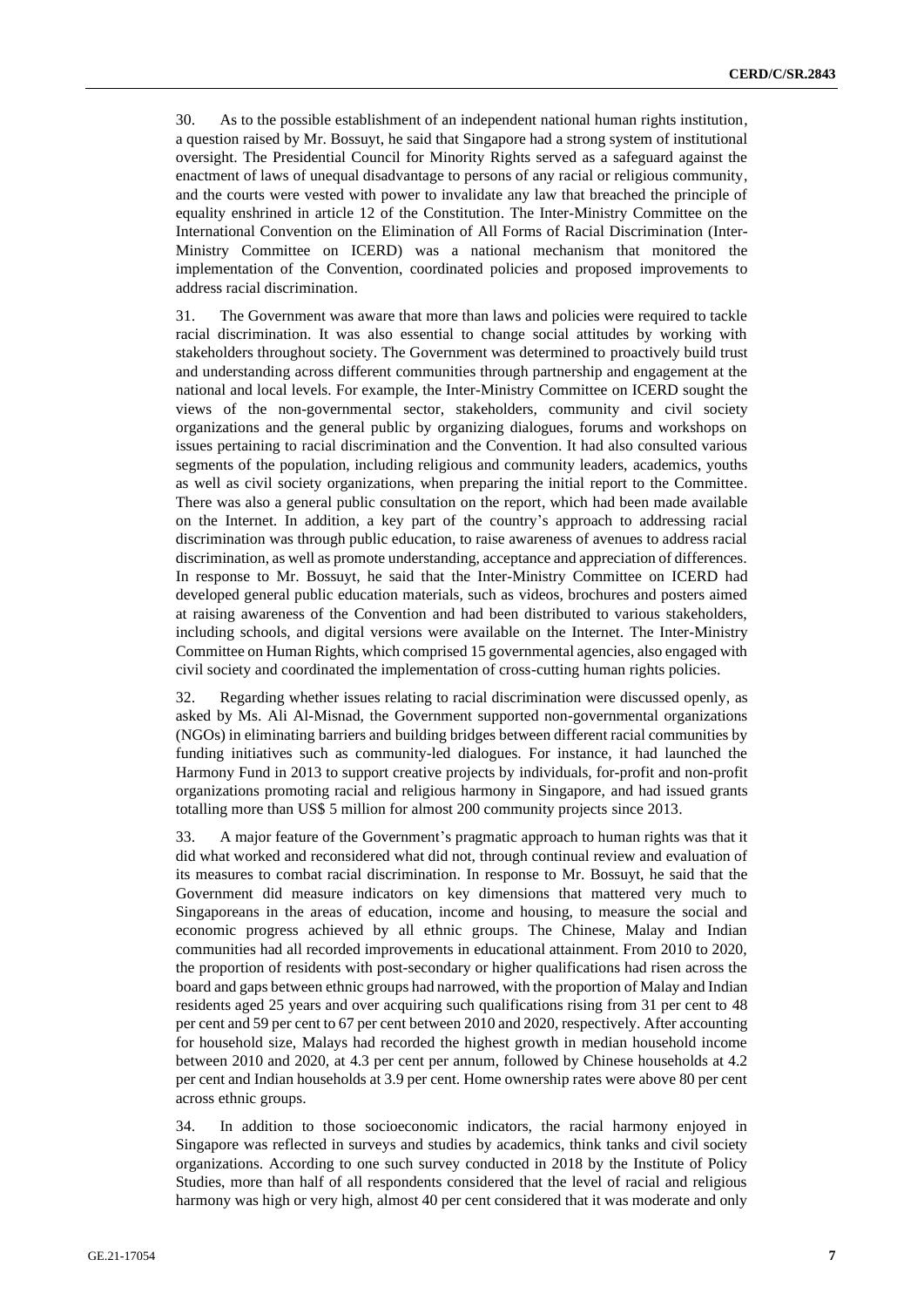3.5 per cent considered that it was low or very low. There had continued to be high levels of interracial and religious trust reported in the 2018 survey and trust levels had increased since 2013.

35. **Mr. Goh** (Singapore) said that equality in terms of race and religion was recognized by the Government as fundamental to building a multiracial and multireligious society. The Presidential Council for Minority Rights, established in 1970 in furtherance of that goal, scrutinized every bill or subsidiary legislation which, in its view, might prove disadvantageous for a particular community. Provisions disadvantageous to any racial or religious community relative to others were reported so that they might be reconsidered by the Parliament.

36. The Council was part of a robust system of checks in place that demonstrated the State's commitment to racial and religious equality. When new policies and laws were drafted, the ministries consulted relevant stakeholders on their potential impact, including the potential implications on racial communities or racial harmony. Before a bill constituting a proposed legislation reached the Presidential Council on Minority Rights, the bill would have gone through levels of checks. First, the ministry-in-charge would seek the advice of the Attorney General's Chambers on the legality of its actions and consistency with the Constitution. Second, the bill would be put before a multiracial and democratically-elected Parliament for debate before it could be passed as law. The interest of any affected community could be expressed during the parliamentary debate on new or amended legislation . The Presidential Council on Minority Rights' annual report was put before the Parliament. The lack of adverse reports was not a reflection of the Council's inefficacy but reflected the effectiveness of the system of checks.

37. With regard to whether there was a potential conflict of interest between the dual role of the Chief Justice as head of the judiciary and Chair of the Presidential Council, the judiciary's function differed from that of the Council. The judiciary interpreted the law to assess the constitutionality of a law or policy before it, whereas the Council considered whether a proposed law constituted a differentiating measure which was or was likely to be disadvantageous to any racial or religious community in Singapore. Moreover, the Council was composed of up to 20 members, including religious and community leaders, who represented different racial and religious groups and who were appointed by the President of Singapore.

38. **Ms. Lim** (Singapore), referring to the reservation entered by Singapore to article 2.1 of the Convention, said that Singapore had a sizeable migrant worker population, comprising about one third of the country's workforce. As one of the most densely populated cities in the world, Singapore needed to regulate the inflow of workers, taking into account its limited land and natural resources and the need to maintain social cohesion in a racially diverse society. For that reason, like many other countries around the world, Singapore regulated the entry of non-citizens into the country, including those wishing to work there. Employers hiring semi-skilled foreign workers, or work permit holders, could only do so from approved countries and regions. Policies concerning such workers were regularly reviewed, guided by industry feedback and economic considerations. There were no such restrictions on the hiring of highly skilled and mid-skilled foreign workers.

39. **Ms. Boey** (Singapore) said that article 12 (1) of the Constitution, which stipulated that all persons were equal before the law and entitled to equal protection under the law. By virtue of its generality, article 12(1) encompassed the principle of non-discrimination that was applicable to all racial groups, including ethnic minorities. In addition, there was no indication from the negotiating history of the Convention or the Committee's subsequent interpretation that the terms "colour" and "ethnic origin" used in the Convention encompassed characteristics not already subsumed under the plain meaning of the words "race", "descent" and "place of birth" in the Constitution. The decision handed down by the Court of Appeal on 28 October 2014, which Mr. Bossuyt had asked about, did not detract from that. The Court of Appeal had affirmed that the concept of equality was embodied in article 12 (1). The legal effect of article 12 (1) was distinct from that of article 12 (2), in that the latter set out more specific grounds on which discrimination was not permitted, but that did not detract from the general principle of equality enshrined in article 12 (1). Having studied the Convention carefully, the Singaporean authorities believed that, as many of the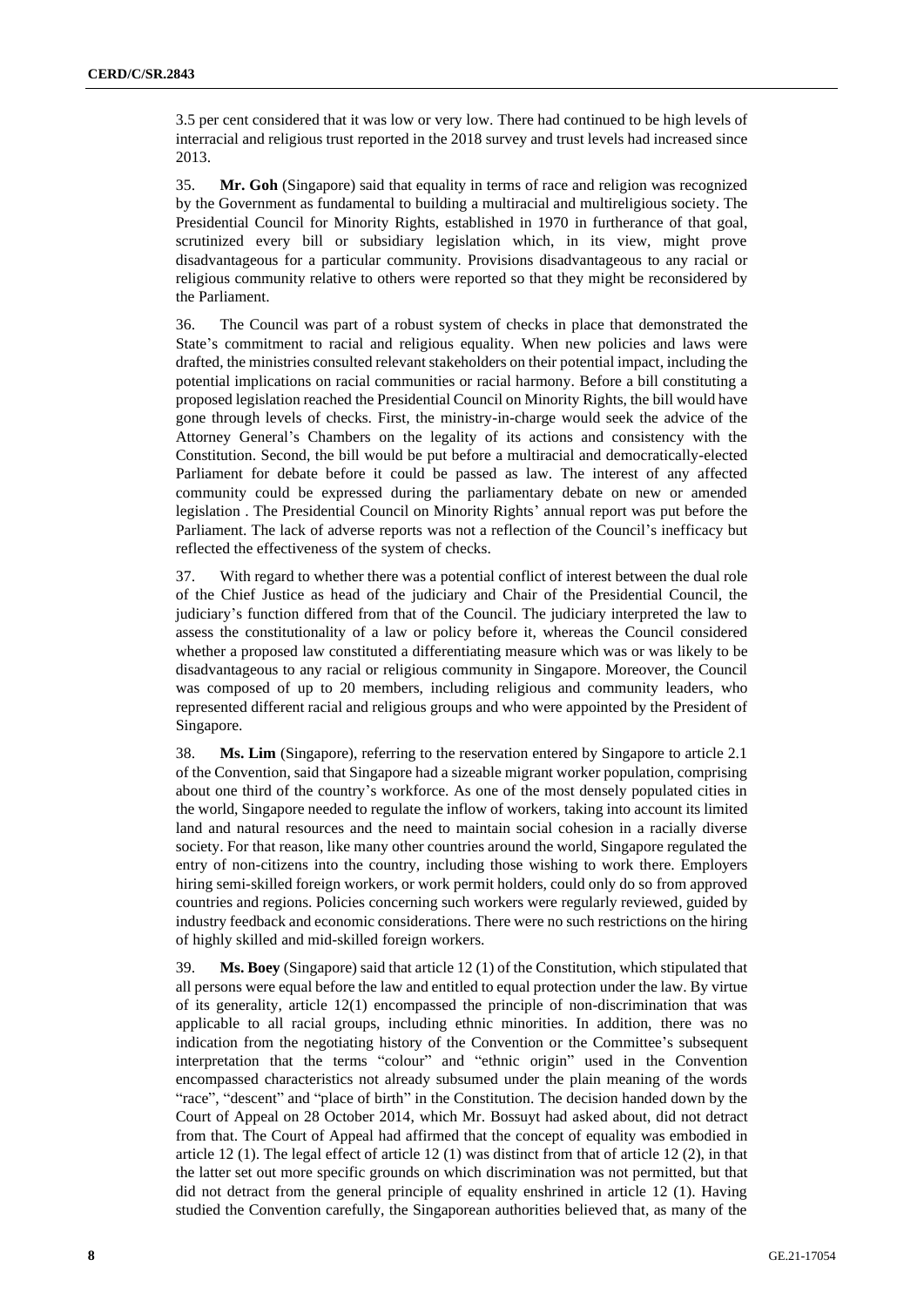principles enshrined therein had been incorporated into the Constitution, domestic legislation and key policies, the lack of a specific anti-discrimination law did not imply any lack of commitment to those principles.

40. **Ms. Hoe** (Singapore), addressing Mr. Bossuyt's query on eligibility for legal aid in Singapore, said that Government-funded legal aid was provided for persons involved in both civil and criminal cases. There was no discrimination against applicants on the basis of race or religion. Applicants for legal aid in civil cases must be citizens or permanent residents. They were required to pass a means test based on household income and other objective criteria. They also had to pass a merits test, which assessed whether applicants had reasonable grounds for filing or defending a lawsuit. Applicants for legal aid in criminal cases had to be charged with a relevant criminal offence and pass the means and merits tests. The means test looked at the objective criteria of an applicant's disposable income and assets, whilst the merits test assessed whether the applicant had reasonable grounds for defending the case in Court. All persons facing capital charges were offered legal representation under the Supreme Court-administered Legal Assistance Scheme for Capital Offences without having to fulfil eligibility criteria.

41. In relation to a separate query raised by Mr. Bossuyt, she said that prosecutors and the State Counsel received training, in the form of in-house courses and courses at higher educational institutions and external organizations, on international human rights law, the Constitution and domestic legislation under which the State's international obligations were implemented, including in the area of human rights. For lawyers and other legal professionals, their legal training ensured competence to provide advice and assistance on all legal matters, including those covered by the Convention, though she was not aware of any training on the Convention specifically. Police officers were trained to treat all individuals fairly, professionally and with empathy in the performance of their duties, regardless of race, language, religion or national origin, while having due regard to specificities such as religious beliefs and practices of victims and suspects, which was especially important in the country's multiracial context. Front-line officers receive recurring service delivery training annually and additional formative training on dealing with victims and handling delicate social situations.

42. **Mr. Cheah** (Singapore) said that the death penalty was an important component of the criminal justice system in Singapore. It was applied in the most limited circumstances as a deterrent to the most serious crimes, such as murder and the trafficking of significant quantities of drugs, and only after due process of law with judicial safeguards. In applying the death penalty, the broader interests of ensuring people's fundamental human rights to safety and security was served.

43. The country's laws applied equally to all, regardless of race, colour, descent, ethnic origin or nationality, and those who chose to break them could not expect any differentiated treatment based on race or nationality. Persons of any nationality charged with a capital offence were offered legal counsel free of charge. All criminal proceedings were conducted with due process before an impartial and independent court. The public prosecutor had to prove guilt in accordance with the law before an accused person could be convicted and sentenced. Race, nationality, ethnic origin and other demographic characteristics had no bearing on conviction and sentencing decisions. Data on the racial distribution of criminals receiving the death penalty were not released, but all persons were treated equally and accorded due process under the law.

44. On the question of a moratorium on executions and the abolition of the death penalty, he said that international law did not prohibit the death penalty and that there was no international consensus against the death penalty when imposed in accordance with due process of law and with judicial safeguards. States had a sovereign right to decide whether to apply capital punishment, taking account of their particular circumstances and obligations under international law. The right was reaffirmed most recently at the seventy-fifth session of the United Nations General Assembly, in 2020. Singapore respected the sovereignty of other States to determine their criminal justice systems and expected the same in return.

45. The country's experience had shown the death penalty to be an effective deterrent against the most serious crimes. A study carried out in 2018 had found that drug traffickers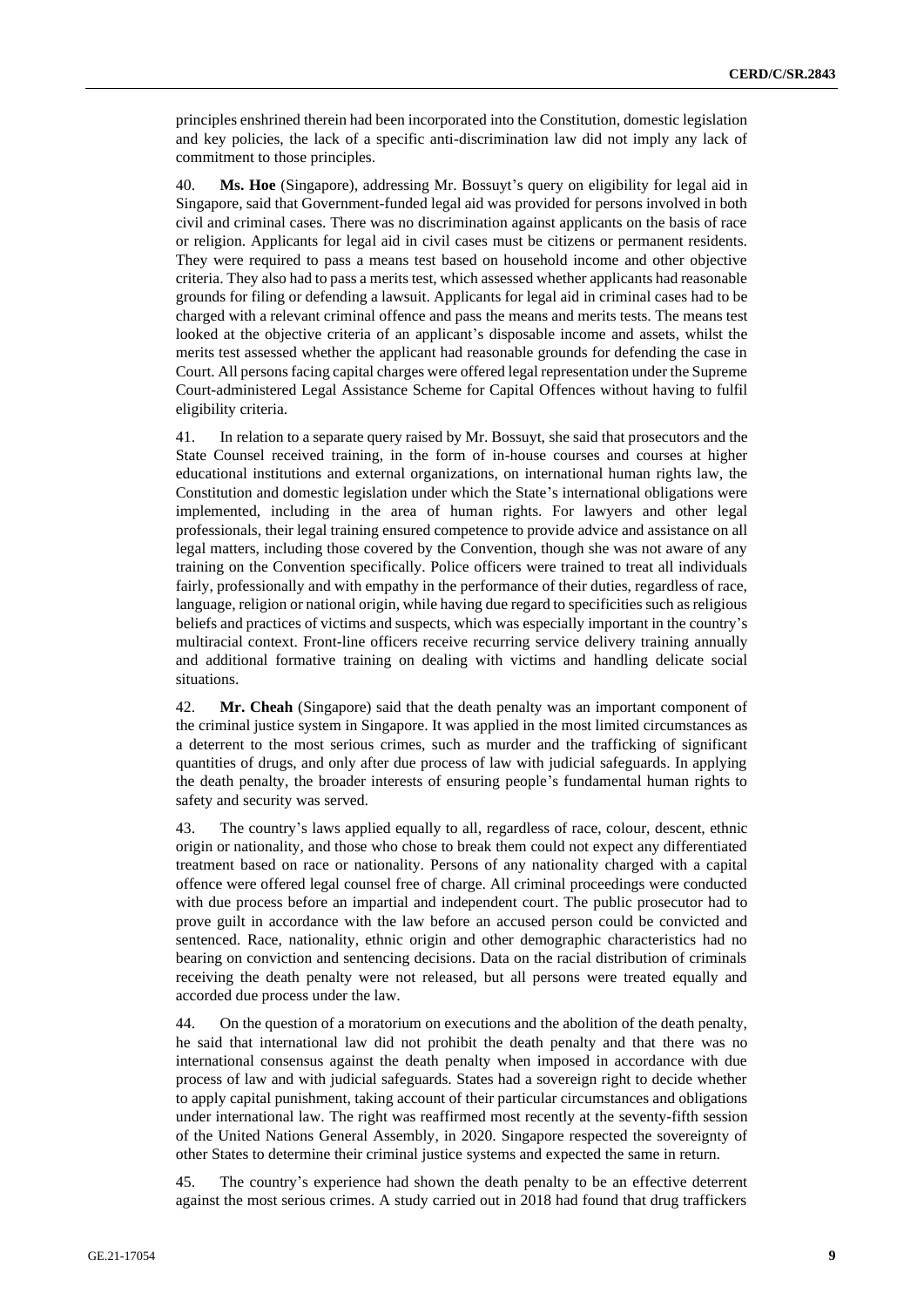who were aware of the penalties they faced had reduced the amount of drugs they trafficked into Singapore. The deterrent effect had also been observed in other serious offences in Singapore. Firearm offences had declined immediately by 39 per cent when the death penalty applied to the offence in 1974. Kidnapping fell sharply from an average of 29 cases per year in the late 1950s, to just one case in 1961 when the death penalty was introduced for the offence. Both offences were now very rare in Singapore. Moreover, Singapore was one of the few countries where the drug menace had been contained, a considerable achievement for a major trading hub; it was also one of the safest cities in the world, repeatedly ranking first on public perceptions of law and order in the Gallup Global Law and Order Report.

46. With regard to the case referred to by Mr. Bossuyt concerning Nagaenthran Dharmalingam, Singapore had responded comprehensively to the joint urgent appeal from the special rapporteurs and was able to provide the Committee with its response. Several points of clarification were nonetheless in order. Mr. Nagaenthranhad been convicted of importing more than 15 grams of pure heroin, a capital offence under the Misuse of Drugs Act. He had been caught trafficking 42.72 grams, an amount equivalent to about 3,560 straws of heroin that could feed the addiction of more than 500 abusers for over a week. The Committee was asked to consider the number of lives that would have been destroyed, and the heavy price their families and society would have paid had the significant amount of drugs Mr. Nagaenthran was carrying become available to drug abusers.

47. Mr. Nagaenthran had appealed to the Court of Appeal against his conviction and sentence, and his appeal was dismissed in 2011. In 2015, he filed an application to set aside the sentence of death imposed on him, and to substitute it with a sentence of life imprisonment. One of the issues considered during his resentencing application was whether his mental responsibility for his actions had been substantially impaired at the time of the offence. The Singapore High Court had considered the facts, expert evidence from four different psychiatric and psychological experts, and further submissions by the prosecution and by Mr. Nagaenthran's defence counsel. The High Court had assessed the evidence of the psychiatrists, including the evidence of a psychiatrist called on behalf of Mr. Nagaenthran. That psychiatrist had agreed in Court that Mr. Nagaenthran was not intellectually disabled. The High Court had found that Mr. Nagaenthran was able to plan and organize in simple terms and "was relatively adept at living independently". The Court had also noted that his actions in respect of the drug importation offence revealed that he was "capable of manipulation and evasion". The Court had found that Mr. Nagaenthran knew what he was doing when he had committed the offence. Mr. Nagaenthran had appealed his decision to the Court of Appeal. The Court of Appeal had affirmed the High Court's decision and was satisfied that Mr. Nagaenthran clearly understood the nature of his acts. The Court of Appeal had noted that Mr. Nagaenthran knew that it was unlawful for him to be transporting drugs. Hence, Mr. Nagaenthran had attempted to conceal the drugs. Mr. Nagaenthran had been accorded full due process under the law, and was represented by legal counsel throughout the process. He filed a petition to the President for clemency in 2019, which had been rejected. Mr. Nagaenthran's counsel had lodged a notice of appeal, and there were outstanding legal applications before the courts pertaining to his judicial execution. The Court of Appeal had issued a stay of execution until all proceedings were concluded, and it would make its ruling on the matters in due course.

48. Singapore had a comprehensive legal framework to deter hate crimes and hate speech, including the Penal Code, the Maintenance of Religious Harmony Act, the Societies Act and the Undesirable Publications Act. Those laws were duly enforced and applied. Police officers investigated the facts of each case and apprehended offenders regardless of their race, colour, descent, nationality, or ethnic origin. Between 2016 and 2020 the police had investigated 143 acts that had (a) deliberately wounded racial and religious feelings, (b) promoted enmity amongst racial and religious groups or (c) prejudiced the maintenance of racial and religious harmony in Singapore. Of those cases, 15 had been prosecuted in court, all of which had resulted in convictions.

49. The statement in the alternative report, which had been read by Mr. Bossuyt, that Singapore had the third highest prison population in the world was untrue. The ratio of prisoners to the general population in Singapore was not 213 per 100,000, as indicated in the alternative report, but around 179 per 100,000 as of November 2021. Singapore had established legislation and regulations to guide practices within the prisons, and all prisoners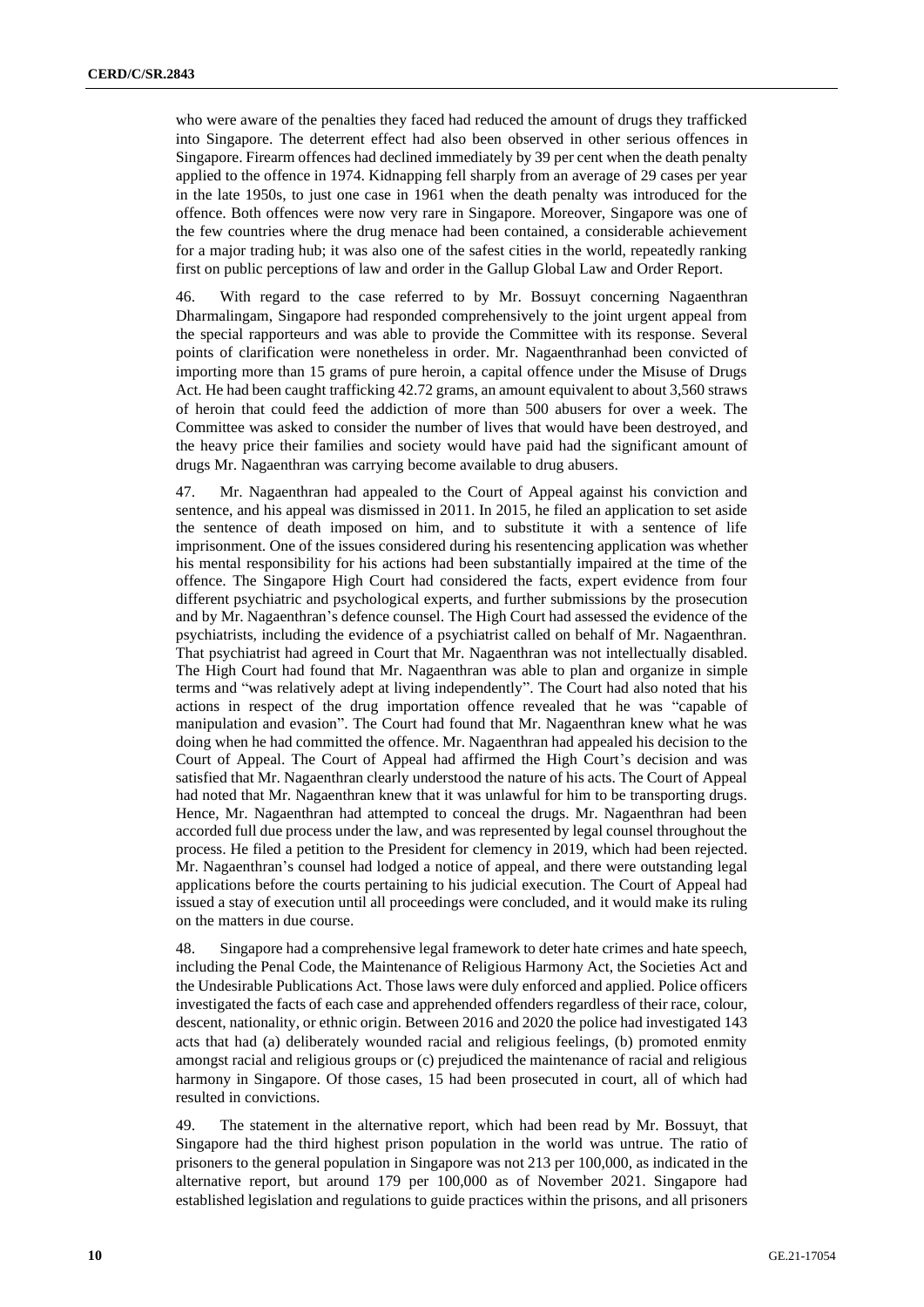were treated fairly and equally, regardless of their race, language, religion or nationality. There were regular inspections by visiting justices, during which prisoners' complaints could be heard. Singapore adopted a rehabilitative approach that was guided by international best practices on rehabilitation and reintegration, and the outcomes of interventions were regularly evaluated to ensure that the rehabilitation of ex-offenders had been effective.

50. Drug use in Singapore was not framed as a Malay problem as Mr. Bossuyt had suggested. Taking a zero-tolerance approach, the authorities aimed to tackle the problem of drug abuse comprehensively across the board, regardless of the race, colour, descent, or national or ethnic origin of users. The authorities in Singapore did not seek to frame the problem according to racial lines but instead attempted to uplift all communities. To that end, the Central Narcotics Bureau of Singapore had worked with youth of all races in developing its drug abuse prevention education programme. The focus was on youths, as that group tended to underestimate the harm that drug abuse could cause. The Government was cognizant that the statistics revealed that drug abuse was a particular challenge for certain communities. Building on that information, the Government had tailored its approach to those communities and partnered with them to address challenges head-on, and through open dialogue. The Government had also been working with community partners to ensure a culturally nuanced approach to anti-drug messages. The Government worked with mosques for example, to draw attention to the prohibition of drug use in Islam and inspire the Malay community in Singapore to lead productive, drug-free lives.

51. **Mr. Mohamad Maliki Bin Osman** (Singapore) added that the focus of the Government's response to the penal and drug populations was rehabilitation. At the community level, support was provided to inmates and their families in the hope that exprisoners would be able to rebuild their lives when they returned home. He addressed questions posed by Mr. Bossuyt and Mr. Yeung Sik Yuen on the authorities' pragmatic approach to human rights. At the time of its independence, few would have expected a small city state with barely 2.5 million people and no natural resources to survive. The heart of the Singapore story and its practical and pragmatic approach was one of finding the right political, economic and social strategies for broad uplift of all communities that had decided to come together to forge a nation from such heterogeneity with limited resources, capacities, and talent. Many new States would have been pulled apart by religious and deep primordial tensions, but Singapore had not, despite being the most religiously diverse nation in the world. Social harmony had not come about by chance. It was the product of deliberate choices and policies. Each community, including the majority Chinese community, did not insist on the primacy of its race, religion, language or culture but was prepared to live together and accommodate others in the context of a multiracial and multireligious society. The practical and pragmatic approach Singapore had adopted, as demonstrated by each community's willingness to make sacrifices for the larger good and to embrace common values, had contributed to the creation and expansion of common spaces. At times the Government had to intervene for the common good and take steps which were unpopular with a segment of the community. Due to a lack of resources and space, Singapore became pragmatic and innovative in order to survive.

52. In its first three decades of nationhood Singapore had focused on the basics: security, fair opportunities for a good education, a stable job and home ownership. Its story was not just one of rapid economic rise but of the broad-based social uplift of its people in a single generation. Singapore was a constant work in progress and it would continue to review its realization of human rights based on the changing needs of its society.

53. **Mr. Bossuyt** said that the fact that the development of Singapore was perceived as a success story was certainly a cause for happiness and satisfaction, not criticism. The issue of the death penalty continued to cause him concern, however. He was not someone who minimized the harmful effects of drug abuse. In many societies it was a very serious problem and measures needed to be taken to protect people who might otherwise fall victim to the abuse of drugs. However, he did not accept the idea that in order to do that it was necessary to apply the death penalty.

54. Leaving aside the Committee's concerns about the death penalty in general, in the context of Singapore specifically there was an ethnic minority problem: whereas the Malay population made up only 13 per cent of the total population, it apparently accounted for 84